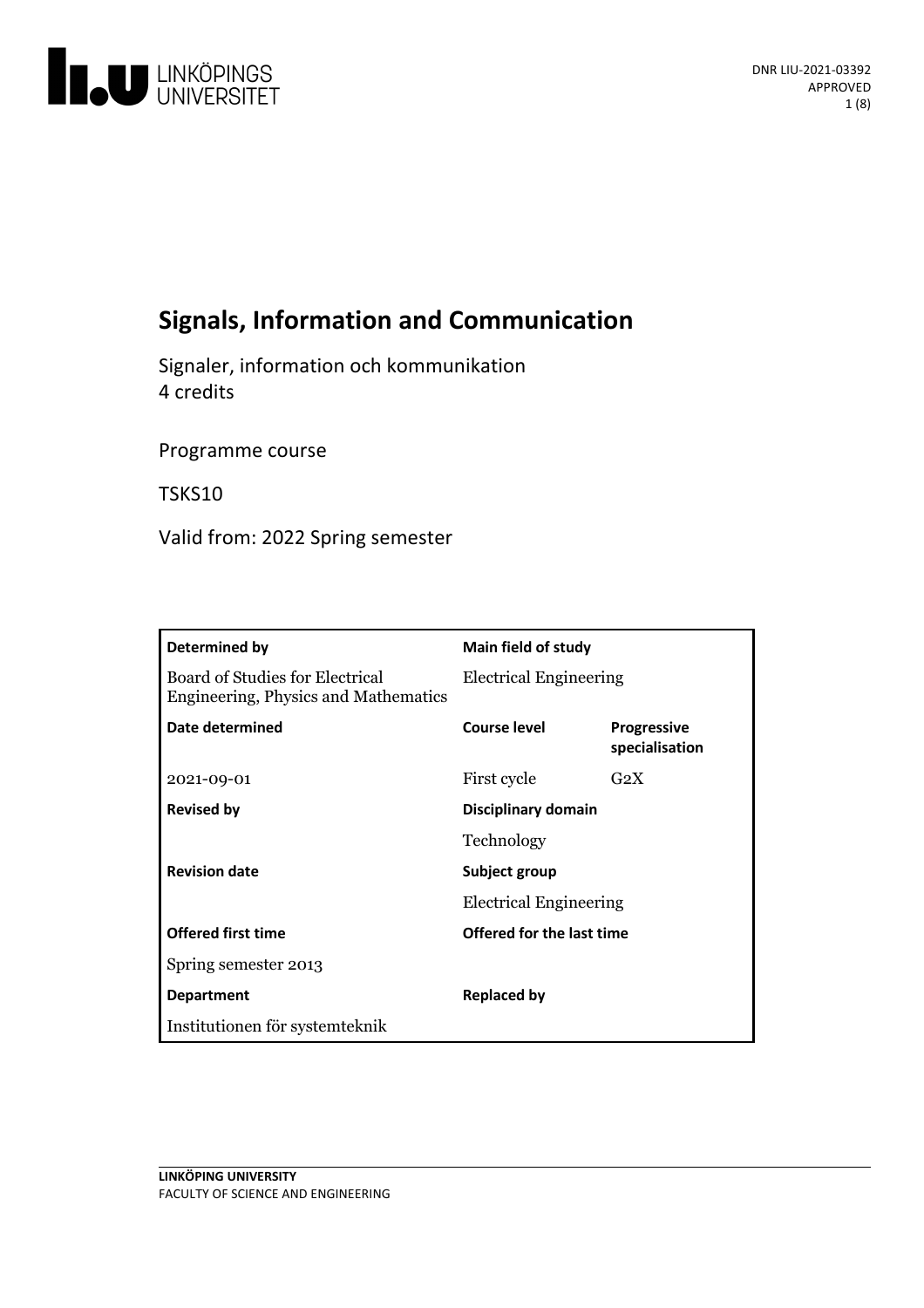# Course offered for

- Master of Science in Computer Science and Engineering
- Master of Science in Industrial Engineering and Management
- Master of Science in Applied Physics and Electrical Engineering
- Master of Science in Industrial Engineering and Management International
- Master of Science in Applied Physics and Electrical Engineering International
- Bachelor's Programme in Mathematics

## **Prerequisites**

Basic working knowledge of the Fourier transform and linear systems. Probability theory.

# Intended learning outcomes

- Understand and be able to conduct calculations on sampling in the time domain, dimensionality, I/Q representation, sampled systems and noise
- Understand and be able to conduct basic calculations on simple stochastic models of information
- Describe the fundamental limits on compression and transmission of signals and information, conduct simple calculations that relate to these limits, and understand how these limits relate to the physical reality
- Show engineering understanding of the fundamental limits of transmission of signals and information over unreliable channels (e.g., radio) and conduct simple calculations relating to these
- Describe and show engineering understanding of some basic principles for information storage and transmission techniques used in practice
- Using adequate terminology, well structured and in a logically coherent manner, be able to describe the relation between different concepts in the course

## Course content

Sampling in the time domain. Representation of time- and band-limited signals, dimensionality of signals. Narrowband signals and I/Q representation. Sampled systems. Introduction to noise. Examples of signals in electrical engineering applications, especially communications and navigation systems. Modeling of physical channels (cables, radio). Fundamental limits for transmission and storage of information, entropy, capacity. Introduction to techniques for compression and error protection.

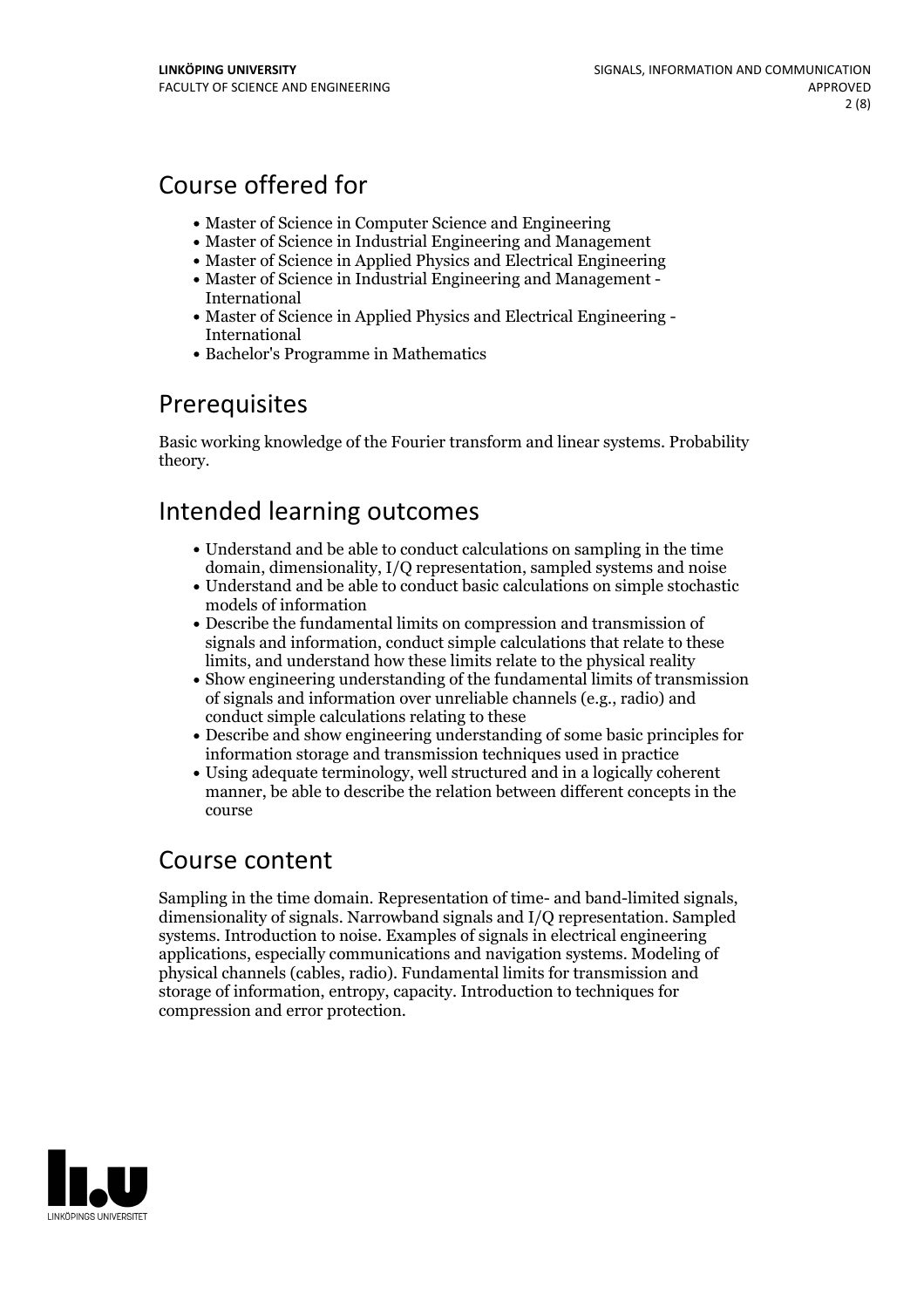# Teaching and working methods

Lectures, tutorials, written exam and a computer laboratory exercise. The computer laboratory exercise is to be documented individually in the form of a written report.

## Examination

| TEN1 Written examination            | 3 credits $U, 3, 4, 5$ |  |
|-------------------------------------|------------------------|--|
| LAB1 Computer based laboratory work | 1 credits U.G          |  |

## Grades

Four-grade scale, LiU, U, 3, 4, 5

# Other information

Supplementary courses: Subsequent courses in areas such as signal and image processing, communications, electronics, automatic control, and more.

## **About teaching and examination language**

The teaching language is presented in the Overview tab for each course. The examination language relates to the teaching language as follows:

- If teaching language is "Swedish", the course as a whole could be given in Swedish, or partly in English. Examination language is Swedish, but parts
- of the examination can be in English. If teaching language is "English", the course as <sup>a</sup> whole is taught in English. Examination language is English. If teaching language is "Swedish/English", the course as <sup>a</sup> whole will be
- taught in English if students without prior knowledge of the Swedish language participate. Examination language is Swedish or English depending on teaching language.

### **Other**

The course is conducted in a manner where both men's and women's experience and knowledge are made visible and developed.

The planning and implementation of a course should correspond to the course syllabus. The course evaluation should therefore be conducted with the course syllabus as a starting point.

If special circumstances prevail, the vice-chancellor may in a special decision specify the preconditions for temporary deviations from this course syllabus, and delegate the right to take such decisions.

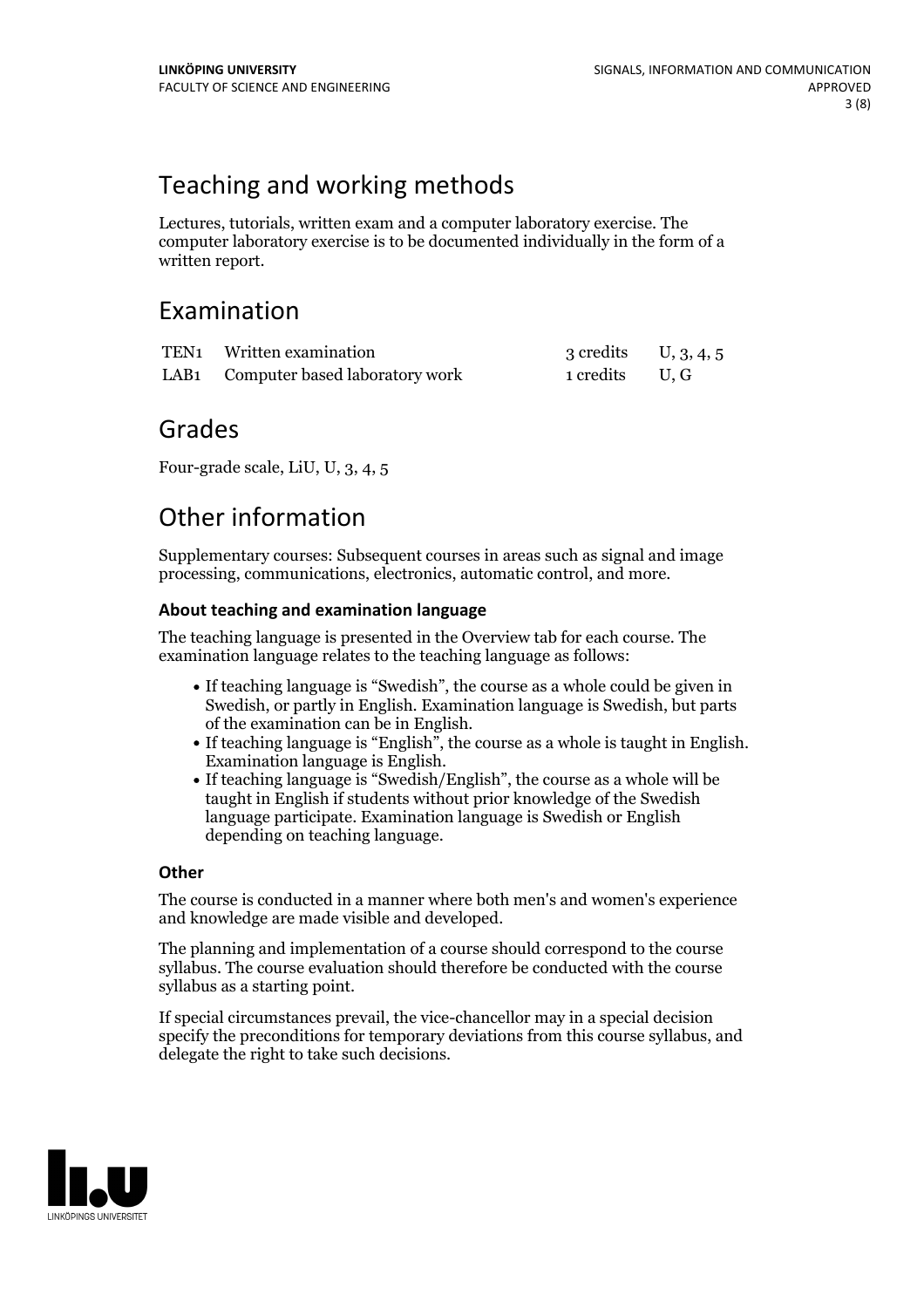# **Common rules**

### Course syllabus

A syllabus must be established for each course. The syllabus specifies the aim and contents of the course, and the prior knowledge that a student must have in order to be able to benefit from the course.

## Timetabling

Courses are timetabled after a decision has been made for this course concerning its assignment to a timetable module.

### Interruption in and deregistration from a course

The LiU decision, Guidelines concerning confirmation of participation in education (Dnr LiU-2020-02256), states that interruptions in study are to be recorded in Ladok. Thus, all students who do not participate in a course for which they have registered must record the interruption, such that the registration on the course can be removed. Deregistration from or interrupting a course is carried out using <sup>a</sup> web-based form: https://www.lith.liu.se/for- [studenter/kurskomplettering?l=en.](https://www.lith.liu.se/for-studenter/kurskomplettering?l=en)

## Cancelled coursesand changes to the course syllabus

Courses with few participants (fewer than 10) may be cancelled or organised in a manner that differs from that stated in the course syllabus. The Dean is to deliberate and decide whether a course is to be cancelled or changed from the course syllabus.

## Guidelines relating to examinations and examiners

For details, see Guidelines for education and examination for first-cycle and second-cycle education at Linköping University, Dnr LiU-2020-04501 [\(http://styrdokument.liu.se/Regelsamling/VisaBeslut/917592\)](http://styrdokument.liu.se/Regelsamling/VisaBeslut/917592).

An examiner must be employed as a teacher at LiU according to the LiU Regulations for Appointments, Dnr LiU-2021-01204 [\(https://styrdokument.liu.se/Regelsamling/VisaBeslut/622784](https://styrdokument.liu.se/Regelsamling/VisaBeslut/622784)). For courses in second-cycle, the following teachers can be appointed as examiner: Professor (including Adjunct and Visiting Professor), Associate Professor (including Adjunct), Senior Lecturer (including Adjunct and Visiting Senior Lecturer), Research Fellow, or Postdoc. For courses in first-cycle, Assistant Lecturer (including Adjunct and Visiting Assistant Lecturer) can also be appointed as examiner in addition to those listed for second-cycle courses. In exceptional cases, a Part-time Lecturer can also be appointed as an examiner at both first- and second cycle, see Delegation of authority for the Board of Faculty of Science and Engineering.

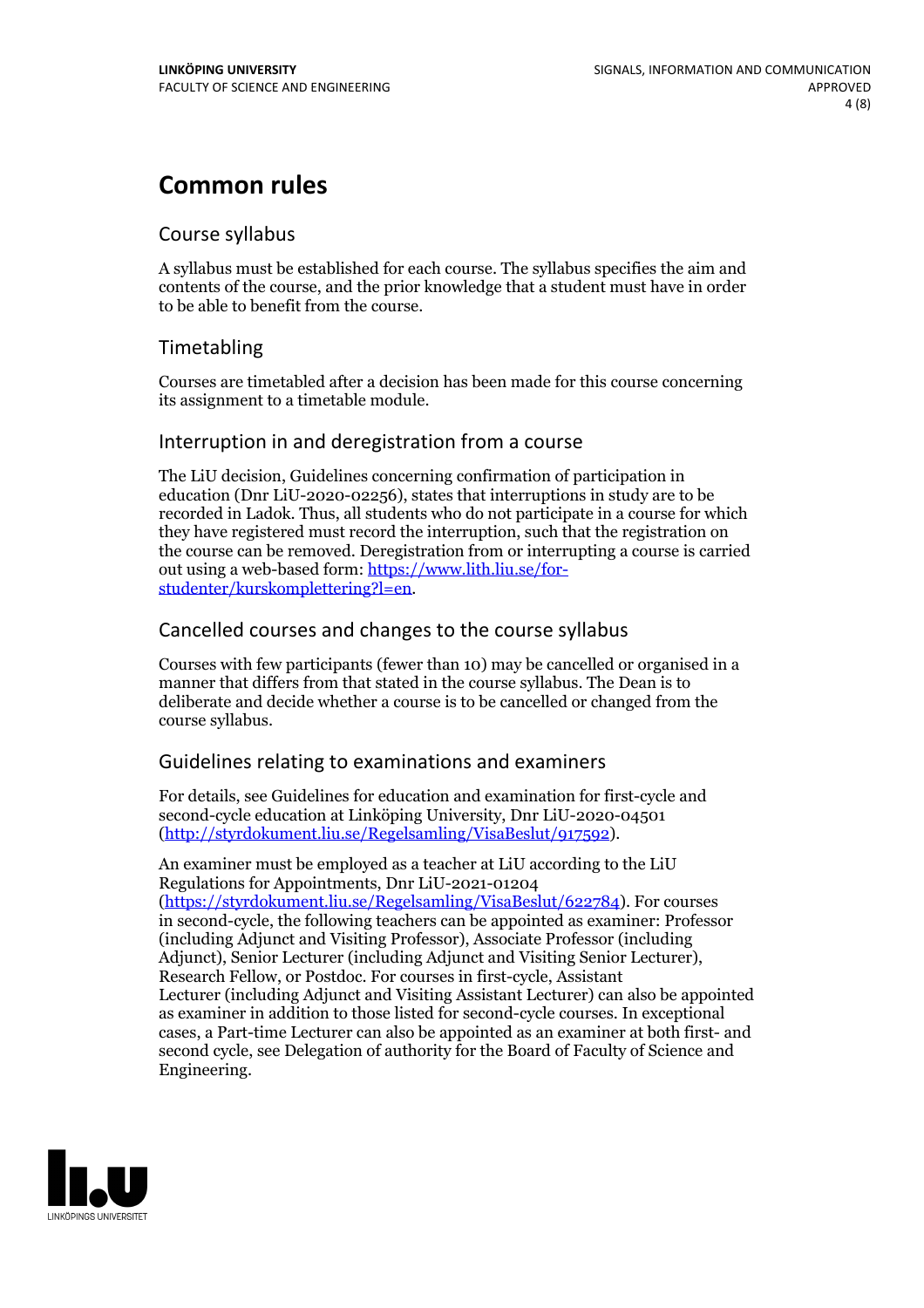## Forms of examination

#### **Principles for examination**

Written and oral examinations and digital and computer-based examinations are held at least three times a year: once immediately after the end of the course, once in August, and once (usually) in one of the re-examination periods. Examinations held at other times are to follow a decision of the faculty programme board.

Principles for examination scheduling for courses that follow the study periods:

- courses given in VT1 are examined for the first time in March, with re-examination in June and August
- courses given in VT2 are examined for the first time in May, with re-examination in August and October
- courses given in HT1 are examined for the first time in October, with re-examination in January and August
- courses given in HT2 are examined for the first time in January, with re-examination in March and in August.

The examination schedule is based on the structure of timetable modules, but there may be deviations from this, mainly in the case of courses that are studied and examined for several programmes and in lower grades (i.e. 1 and 2).

Examinations for courses that the faculty programme board has decided are to be held in alternate years are held three times during the school year in which the course is given according to the principles stated above.

Examinations for courses that are cancelled orrescheduled such that they are not given in one or several years are held three times during the year that immediately follows the course, with examination scheduling that corresponds to the scheduling that was in force before the course was cancelled or rescheduled.

When a course, or a written examination (TEN, DIT, DAT), is given for the last time, the regular examination and two re-examinations will be offered. Thereafter, examinations are phased out by offering three examinations during the following academic year at the same times as the examinations in any substitute course. If there is no substitute course, three examinations will be offered during re- examination periods during the following academic year. Other examination times are decided by the faculty programme board. In all cases above, the examination is also offered one more time during the academic year after the following, unless the faculty programme board decides otherwise. In total, 6 re-examinations are offered, of which 2 are regular re-examinations. In the examination registration system, the examinations given for the penultimate time and the last time are denoted.

If a course is given during several periods of the year (for programmes, or on different occasions for different programmes) the faculty programme board or boards determine together the scheduling and frequency of re-examination occasions.

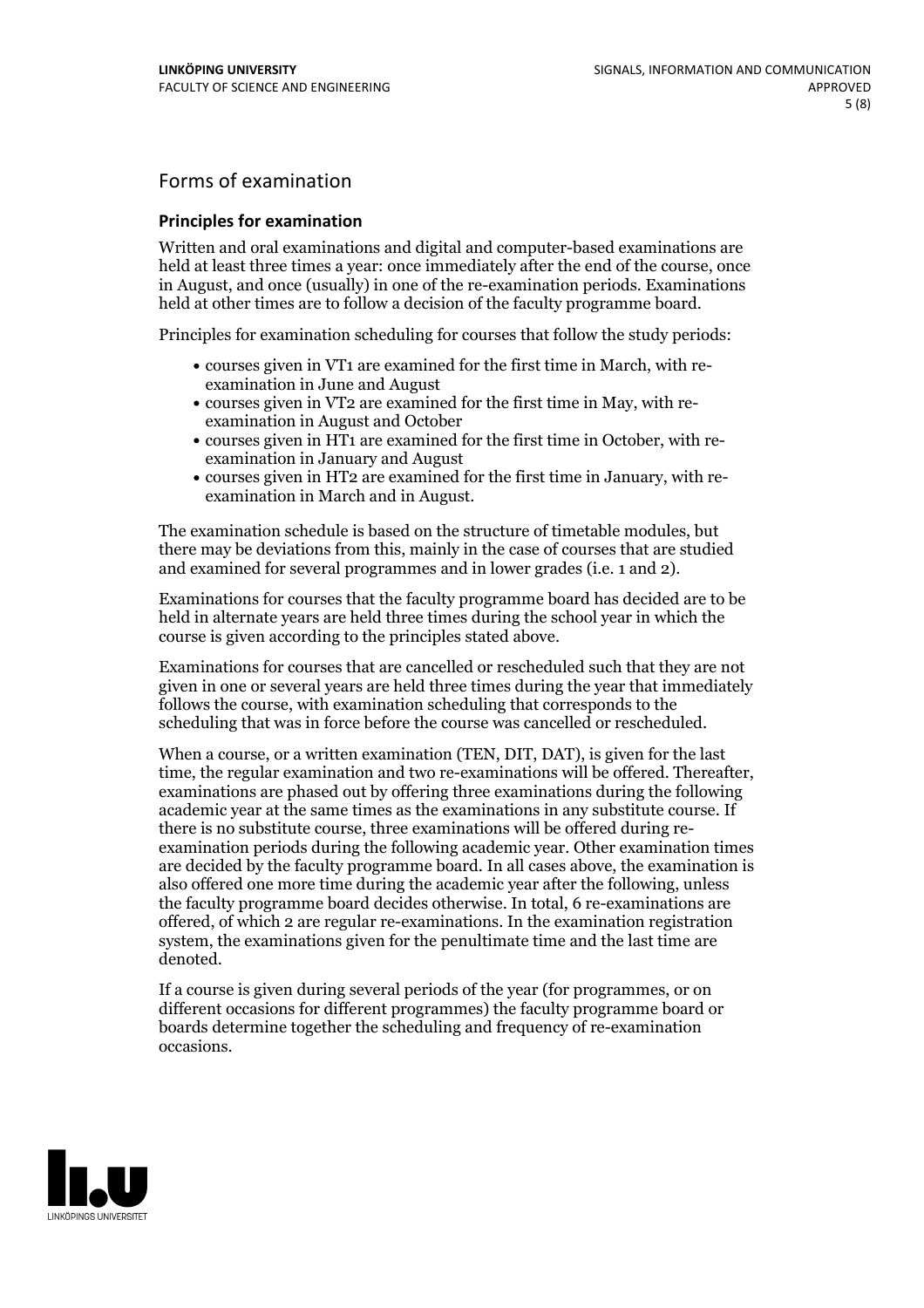### **Retakes of other forms of examination**

Regulations concerning retakes of other forms of examination than written examinations and digital and computer-based examinations are given in the LiU guidelines for examinations and examiners, [http://styrdokument.liu.se/Regelsamling/VisaBeslut/917592.](http://styrdokument.liu.se/Regelsamling/VisaBeslut/917592)

#### **Course closure**

For Decision on Routines for Administration of the Discontinuation of Educational Programs, Freestanding Courses and Courses in Programs, see DNR LiU-2021-04782. After a decision on closure and after the end of the discontinuation period, the students are referred to a replacement course (or similar) according to information in the course syllabus or programme syllabus. If a student has passed some part/parts of a closed program course but not all, and there is an at least partially replacing course, an assessment of crediting can be made. Any crediting of course components is made by the examiner.

#### **Registration for examination**

In order to take an written, digital or computer-based examination, registration in advance is mandatory, see decision in the university's rule book [https://styrdokument.liu.se/Regelsamling/VisaBeslut/622682.](https://styrdokument.liu.se/Regelsamling/VisaBeslut/622682) An unregistered student can thus not be offered a place. The registration is done at the Student Portal or in the LiU-app during the registration period. The registration period opens 30 days before the date of the examination and closes 10 days before the date of the examination. Candidates are informed of the location of the examination by email, four days in advance.

#### **Code of conduct for students during examinations**

Details are given in a decision in the university's rule book: <http://styrdokument.liu.se/Regelsamling/VisaBeslut/622682>.

#### **Retakes for higher grade**

Students at the Institute of Technology at LiU have the right to retake written examinations and digital and computer-based examinations in an attempt to achieve a higher grade. This is valid for all examination components with code "TEN", "DIT" and "DAT". The same right may not be exercised for other examination components, unless otherwise specified in the course syllabus.

A retake is not possible on courses that are included in an issued degree diploma.

#### **Grades**

The grades that are preferably to be used are Fail (U), Pass (3), Pass not without distinction  $(4)$  and Pass with distinction  $(5)$ .

- Grades U, 3, 4, 5 are to be awarded for courses that have written or digital examinations.<br>• Grades Fail (U) and Pass (G) may be awarded for courses with a large
- degree of practical components such as laboratory work, project work and

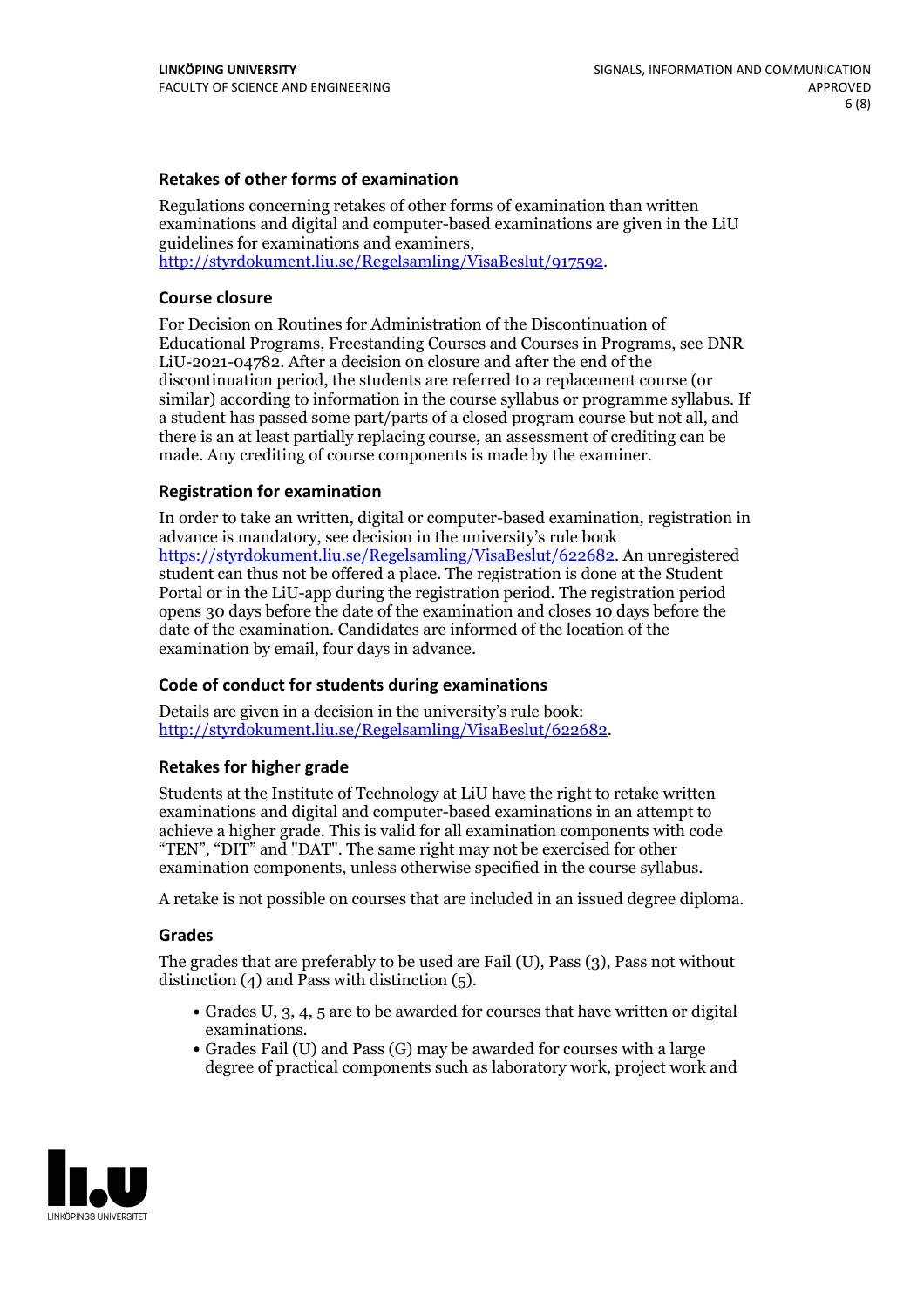group work.<br>• Grades Fail (U) and Pass (G) are to be used for degree projects and other independent work.

### **Examination components**

The following examination components and associated module codes are used at the Faculty of Science and Engineering:

- Grades U, 3, 4, 5 are to be awarded for written examinations (TEN) and
- digital examinations (DIT).<br>• Examination components for which the grades Fail (U) and Pass (G) may be awarded are laboratory work (LAB), project work (PRA), preparatory written examination (KTR), digital preparatory written examination (DIK), oral examination (MUN), computer-based examination (DAT), home
- assignment (HEM), and assignment (UPG).<br>• Students receive grades either Fail (U) or Pass (G) for other examination components in which the examination criteria are satisfied principally through active attendance such as tutorial group (BAS) or examination item
- (MOM).<br>• Grades Fail (U) and Pass (G) are to be used for the examination components Opposition (OPPO) and Attendance at thesis presentation (AUSK) (i.e. part of the degree project).

In general, the following applies:

- 
- Mandatory course components must be scored and given <sup>a</sup> module code. Examination components that are not scored, cannot be mandatory. Hence, it is voluntary to participate in these examinations, and the voluntariness must be clearly stated. Additionally, if there are any associated conditions to
- the examination component, these must be clearly stated as well.<br>• For courses with more than one examination component with grades U,3,4,5, it shall be clearly stated how the final grade is weighted.

For mandatory components, the following applies (in accordance with the LiU Guidelines for education and examination for first-cycle and second-cycle

[http://styrdokument.liu.se/Regelsamling/VisaBeslut/917592\)](http://styrdokument.liu.se/Regelsamling/VisaBeslut/917592):

If special circumstances prevail, and if it is possible with consideration of the nature of the compulsory component, the examiner may decide to replace the compulsory component with another equivalent component.

For possibilities to alternative forms of examinations, the following applies (in accordance with the LiU Guidelines for education and examination for first-cycle [http://styrdokument.liu.se/Regelsamling/VisaBeslut/917592\)](http://styrdokument.liu.se/Regelsamling/VisaBeslut/917592):

If the LiU coordinator for students with disabilities has granted a student the right to an adapted examination for a written examination in an examination hall, the student has the right to it.